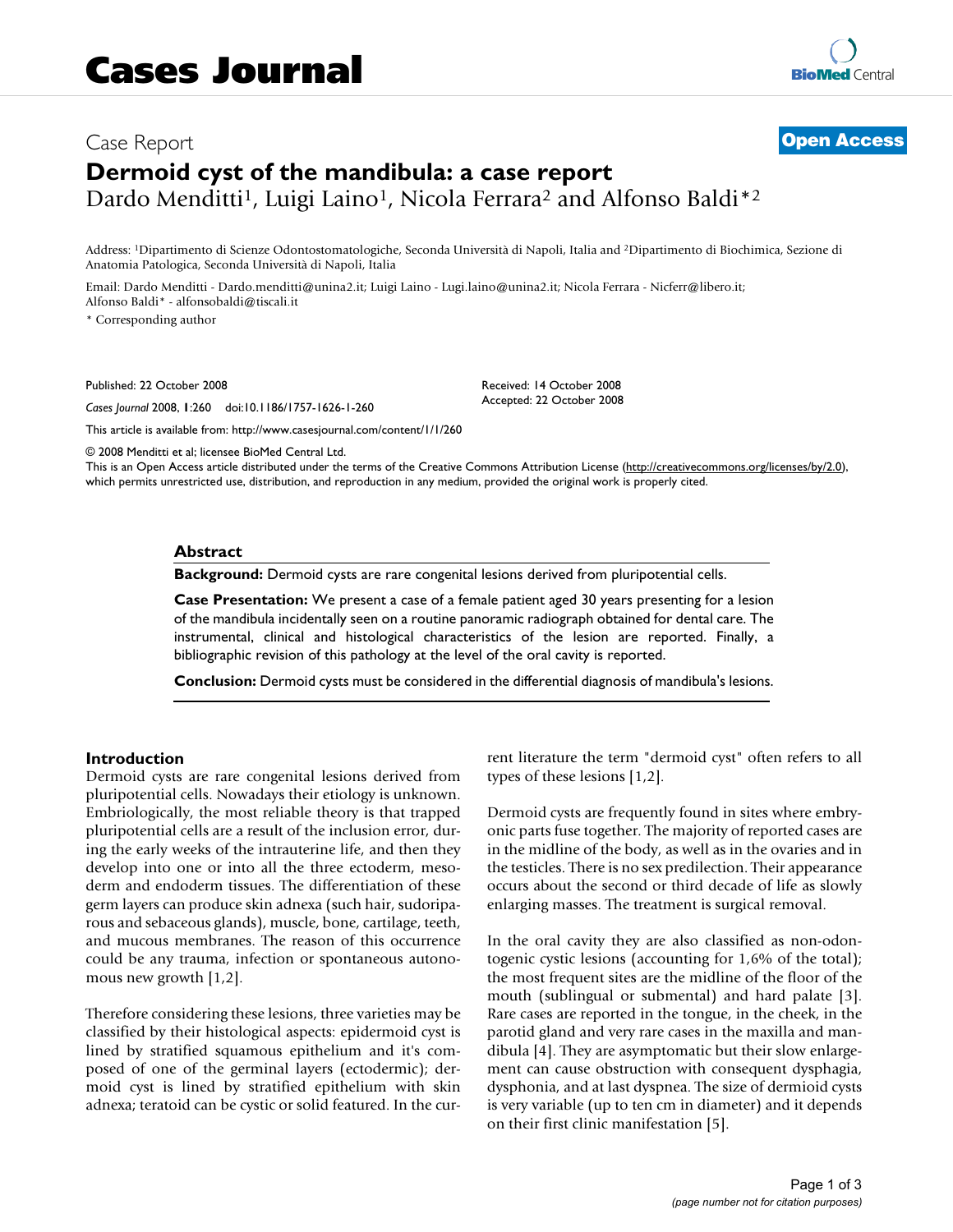We report on a very rare case of epidermoid cyst of the mandibula.

# **Case presentation**

A 30-year-old women was referred at the Oral Surgery Department of the Dental School of the Second University of Naples in January 2008, for the treatment of a lesion, that was incidentally seen on a routine panoramic radiograph obtained for dental care. The radiograph showed a radiotrasparent, monolocular area on the right side of the mandibula, located between the roots of a canine and the first premolar with a very large displacement of the roots of these teeth (Figure 1A). Clinically it was slightly knobbly, there was neither mobility nor necrosis of the teeth included in the area of the neoplasm; the overlying mucosa appeared normoemich, normotrophic, not bloody, and the area was not much compressible by pressure and painless on palpation. Regional lymph nodes were not involved. Surgical treatment of the lesion was chosen for the treatment of this lesion. After intra-oral incision, a "bone window" was made, that permitted the vision of a round solid lesion (Figure 1B). The lesion was removed easily by a surgical courette and without resistance to the traction. Subsequently a deep local courettage and a 2-0 silk suture were performed. The surgical specimen measured  $3 \times 2.5 \times 2.5$  cm; the outer surface was regular and light-brown in colour. The cut surface showed the cystic lumen containing a keratin-like yellow (cheese-









## Figure 1

**Dermoid cyst of the mandibula: clinical, instrumental and morphological aspects.** A) Radiograph showing a radiotrasparent, monolocular area on the right side of the mandibula, located between the roots of a canine and the first premolar. B) After intra-oral incision, a "bone window" was peformed, that allowed the vision of a round solid lesion. C) Macroscopic aspect of the removed lesion. D) Histological image of the cyst (Haematoxylin/Eosin, original magnification ×20).